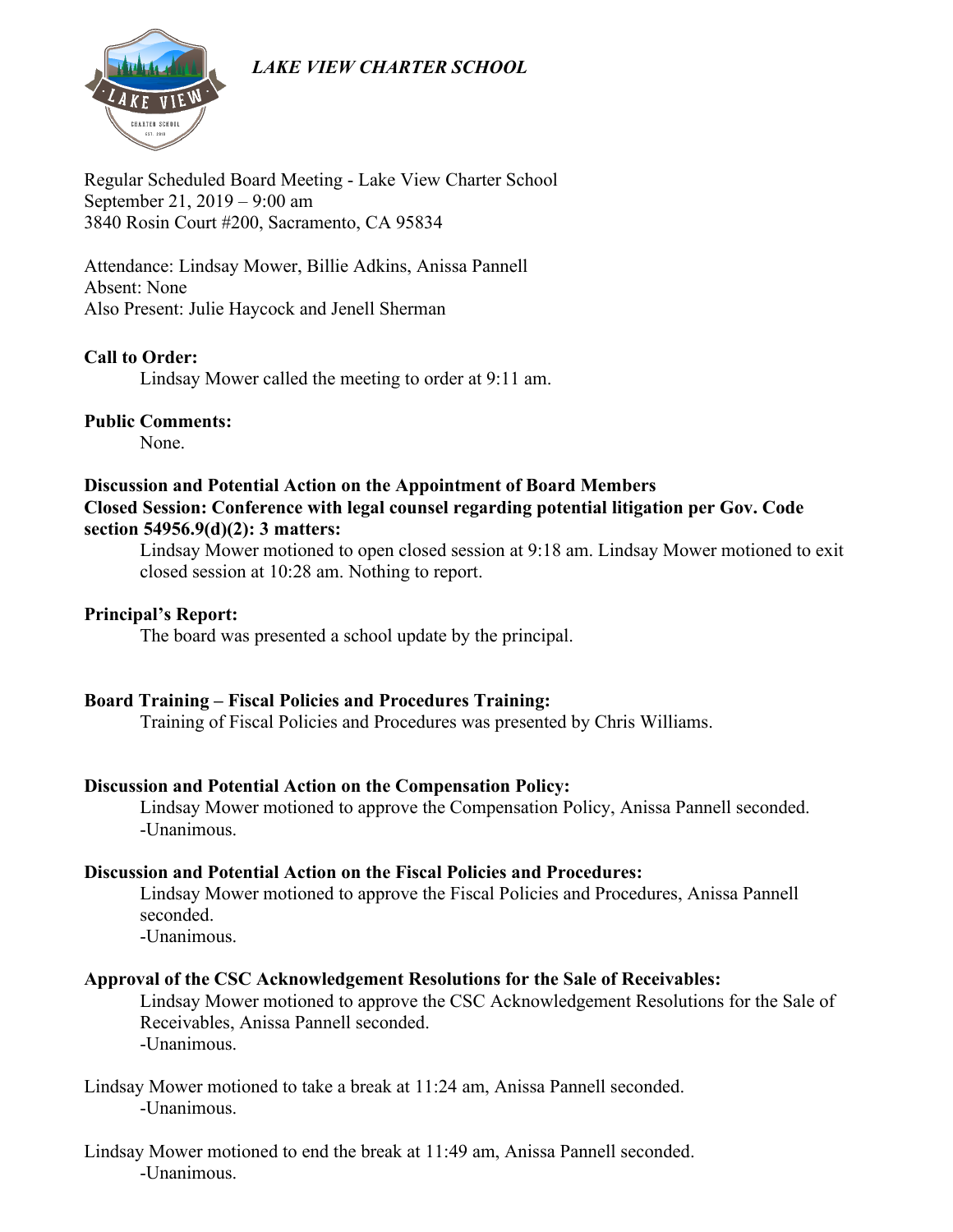*LAKE VIEW CHARTER SCHOOL*



# **Board Training - Brown Act Training:**

Brown Act training was provided to the board by Jennifer McQuarrie.

# **Board Training – Legislative Update:**

Branche Jones presented a Legislative Update.

# **Board Training – Financial and Budget Training:**

Spencer Styles, Charter Impact, Inc., provided training on Charter Finance 101.

# **Discussion and Potential Action on the July Financials:**

Lindsay Mower motioned to approve the July Financials, Anissa Pannell seconded. -Unanimous.

#### **Discussion and Potential Action on Approval of the Board Meeting Minutes:**

Lindsay Mower motioned to approve the Board Meeting Minutes from 7/16/19, 8/2/19 and 8/14/19, Anissa Pannell seconded. -Unanimous.

# **Discussion and Potential Action on the Independent Study Policy:**

Lindsay Mower motioned to approve the Independent Study Policy, Anissa Pannell seconded. -Unanimous.

# **Discussion and Potential Action on the Transitional Kindergarten and Kindergarten Policy:**

Lindsay Mower motioned to approve the Transitional Kindergarten and Kindergarten Policy, Anissa Pannell seconded. -Unanimous.

# **Discussion and Potential Action on the Promotion, Acceleration and Retention Policy:**

Lindsay Mower motioned to approve the Promotion, Acceleration and Retention Policy, Billie Adkins seconded.

-Unanimous.

# **Discussion and Potential Action on the Inspection of Public Records Policy:**

Lindsay Mower motioned to approve the Inspection of Public Records Policy, Anissa Pannell seconded.

-Unanimous.